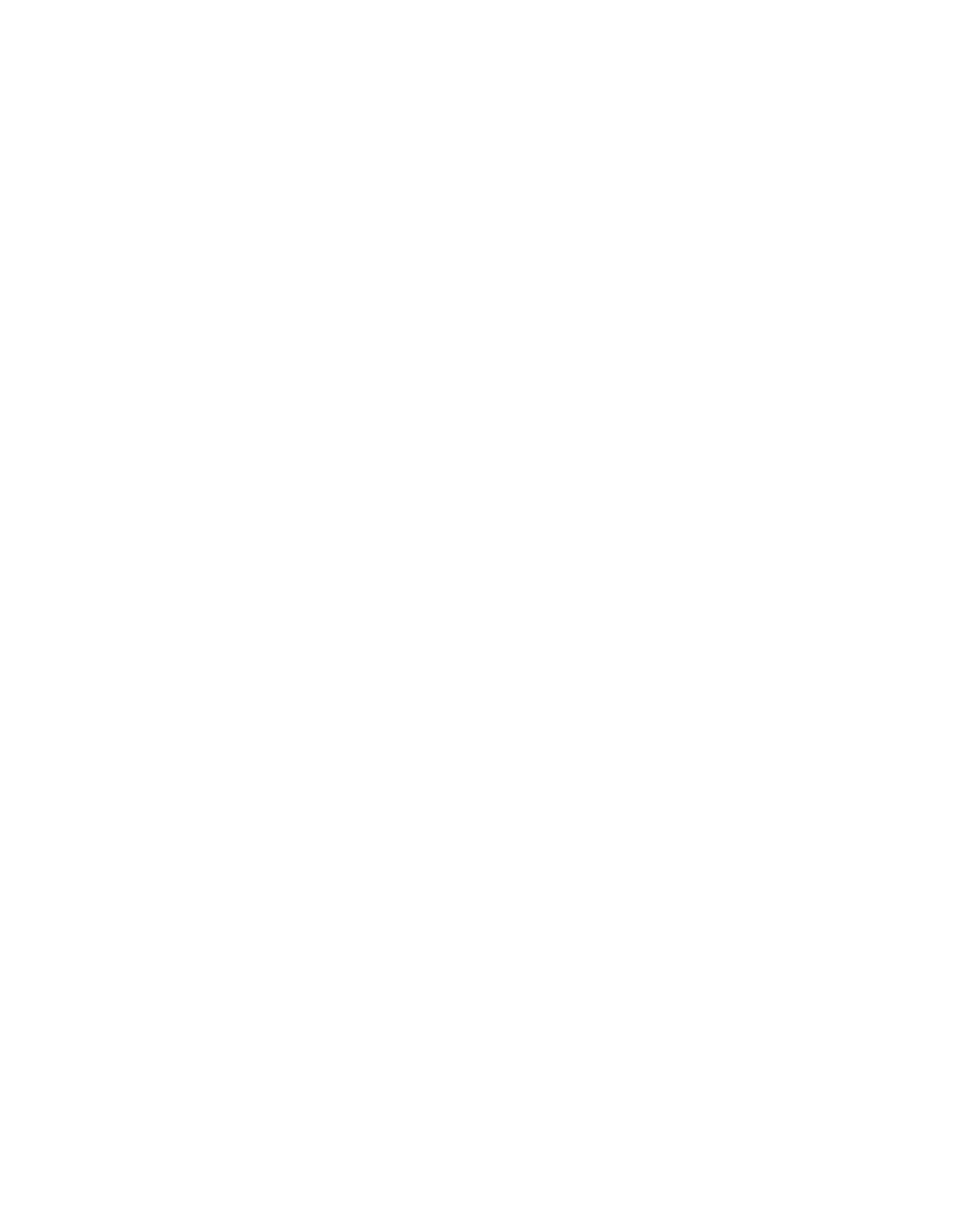- 1. How should we understand a covenant in Scripture? What are some characteristics of a covenant? How does the concept of covenant affect how we understand our relationship to God?
- 2. What typically comes to mind when you think of "law" in the Bible? Do you have positive or negative impressions? How has the discussion in this book affected the way you think about the law in the Bible?
- 3. How does Adam's role in the beginning relate to the work of Christ? Why is understanding God's original created order important for understanding how to live faithfully today?
- 4. How do we know Abraham was saved by faith and not by his own works? How does the New Testament speak about Abraham's faith?
- 5. If we cannot obey God's law perfectly, why is our obedience necessary? What are the benefits of obeying God's law, even if imperfectly?
- 6. How is the exodus important in biblical history? How is it important for understanding the relationship of law and covenant?
- 7. Are the Ten Commandments to be obeyed today? How does the teaching of Jesus reflect the Ten Commandments?
- 8. How does the category of sonship in the Bible help us understand the work of Jesus?
- 9. In what ways is the new covenant "new"? In what ways is it consistent with the old covenant?
- 10. How do Old Testament concepts related to covenant help us understand the Last Supper and the death of Christ?
- 11. What does the resurrection of Christ demonstrate about Christ's obedience to the law? How does the resurrection of Christ benefit the people of God?
- 12. In what respects has Christ fulfilled the law? In what respects does the law remain in effect?
- 13. Does the Apostle Paul view the law positively or negatively? Why is this such a difficult question?